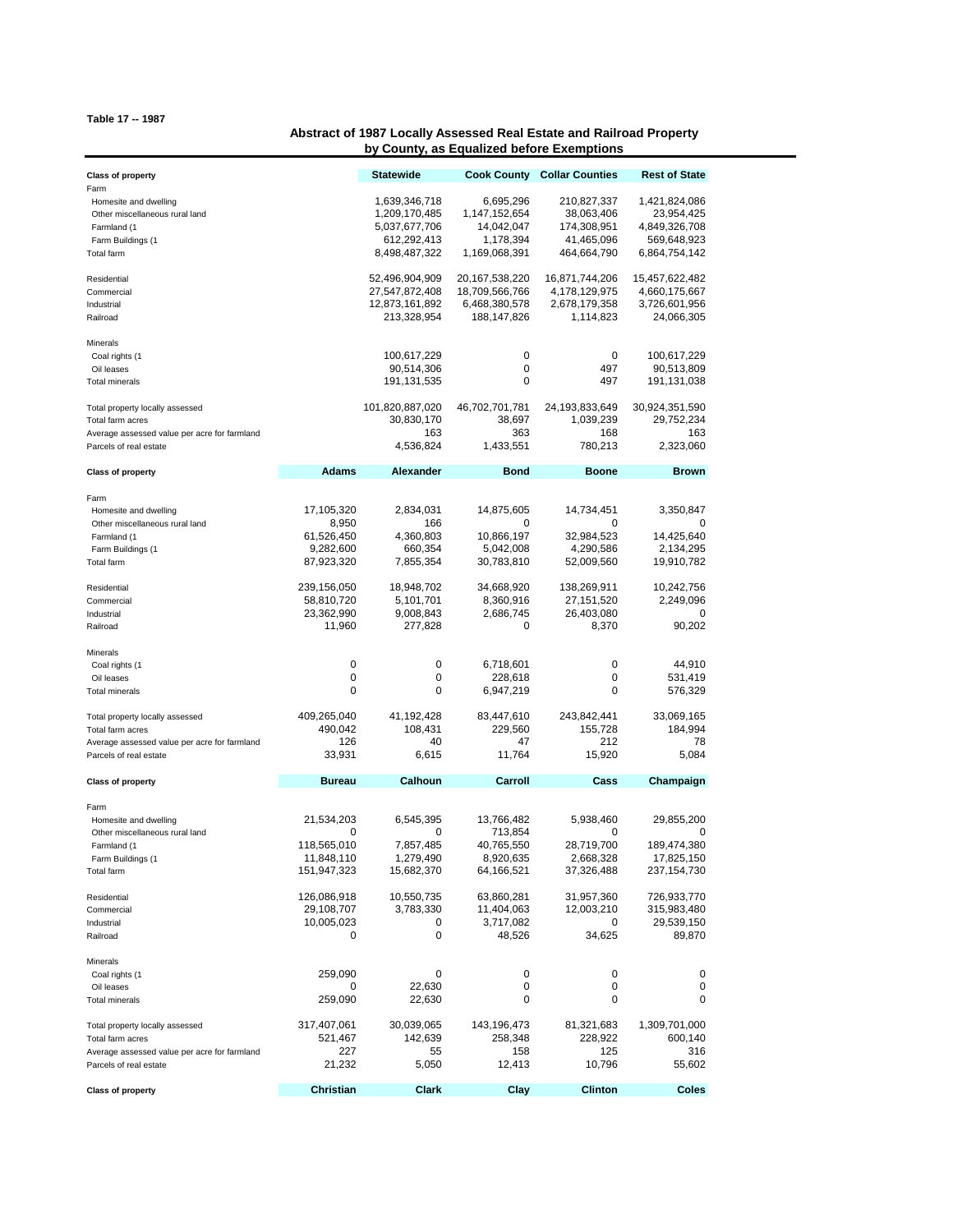| Farm<br>Homesite and dwelling<br>Other miscellaneous rural land<br>Farmland (1<br>Farm Buildings (1                                                          | 20,223,945<br>0<br>105,836,890<br>10,511,060                                                         | 8,208,143<br>0<br>20,593,840<br>2,461,148                                                                    | 9,384,899<br>142,488<br>15,616,359<br>2,822,989                                                           | 19,003,940<br>0<br>12,813,467<br>5,444,575                                                              | 14,641,954<br>707,486<br>81,948,229<br>4,694,408                                                        |
|--------------------------------------------------------------------------------------------------------------------------------------------------------------|------------------------------------------------------------------------------------------------------|--------------------------------------------------------------------------------------------------------------|-----------------------------------------------------------------------------------------------------------|---------------------------------------------------------------------------------------------------------|---------------------------------------------------------------------------------------------------------|
| Total farm<br>Residential<br>Commercial<br>Industrial<br>Railroad                                                                                            | 136,571,895<br>102,870,764<br>29,339,971<br>22,537,151<br>1,036,346                                  | 31,263,131<br>37,055,928<br>9,734,666<br>2,572,554<br>5,719                                                  | 27,966,735<br>31,756,880<br>8,622,010<br>3,488,752<br>1,464                                               | 37,261,982<br>127,387,750<br>22,480,540<br>16,848,960<br>0                                              | 101,992,077<br>159,072,692<br>62,809,923<br>18,925,382<br>184,920                                       |
| Minerals<br>Coal rights (1<br>Oil leases<br><b>Total minerals</b>                                                                                            | 2,909,540<br>1,147,358<br>4,056,898                                                                  | 0<br>491,526<br>491,526                                                                                      | 0<br>7,056,241<br>7,056,241                                                                               | 6,731,350<br>1,046,520<br>7,777,870                                                                     | $\mathbf 0$<br>347,606<br>347,606                                                                       |
| Total property locally assessed<br>Total farm acres<br>Average assessed value per acre for farmland<br>Parcels of real estate                                | 296,413,025<br>417,271<br>254<br>22,022                                                              | 81,123,524<br>301,978<br>68<br>13,277                                                                        | 78,892,082<br>284,208<br>55<br>19,576                                                                     | 211,757,102<br>275,910<br>46<br>22,368                                                                  | 343,332,600<br>301,957<br>271<br>23,003                                                                 |
| <b>Class of property</b>                                                                                                                                     | Cook                                                                                                 | Asmt. dist. 1                                                                                                | Asmt. dist. 2                                                                                             | Asmt. dist. 3                                                                                           | Crawford                                                                                                |
| Farm<br>Homesite and dwelling<br>Other miscellaneous rural land<br>Farmland (1<br>Farm Buildings (1<br>Total farm                                            | 6,695,296<br>1,147,152,654<br>14,042,047<br>1,178,394<br>1,169,068,391                               | 0<br>373,446,635<br>0<br>0<br>373,446,635                                                                    | 2,929,947<br>433,245,587<br>5,134,053<br>642,841<br>441,952,428                                           | 3,765,349<br>340,460,432<br>8,907,994<br>535,553<br>353,669,328                                         | 14,145,450<br>0<br>17,326,297<br>4,121,190<br>35,592,937                                                |
| Residential<br>Commercial<br>Industrial<br>Railroad                                                                                                          | 20,167,538,220<br>18,709,566,766<br>6,468,380,578<br>188, 147, 826                                   | 6,919,366,908<br>10,985,397,497<br>2,012,918,973<br>178,521,651                                              | 7,295,840,213<br>4,809,645,194<br>2,744,075,777<br>2,456,670                                              | 5,952,331,099<br>2,914,524,075<br>1,711,385,829<br>7,169,504                                            | 61,861,805<br>13,449,077<br>70,719,763<br>49,380                                                        |
| Minerals<br>Coal rights (1<br>Oil leases<br>Total minerals                                                                                                   | 0<br>0<br>0                                                                                          | 0<br>0<br>0                                                                                                  | 0<br>0<br>0                                                                                               | 0<br>0<br>0                                                                                             | 0<br>7,052,446<br>7,052,446                                                                             |
| Total property locally assessed<br>Total farm acres<br>Average assessed value per acre for farmland<br>Parcels of real estate                                | 46,702,701,781<br>38,697<br>363<br>1,433,551                                                         | 20,469,651,664<br>$\mathbf 0$<br>0<br>628,630                                                                | 15,293,970,282<br>14,214<br>361<br>364,007                                                                | 10,939,079,835<br>24,483<br>364<br>440,914                                                              | 188,725,408<br>261,568<br>66<br>18,302                                                                  |
| <b>Class of property</b>                                                                                                                                     | Cumberland                                                                                           | <b>DeKalb</b>                                                                                                | <b>DeWitt</b>                                                                                             | Douglas                                                                                                 | <b>DuPage</b>                                                                                           |
| Farm<br>Homesite and dwelling<br>Other miscellaneous rural land<br>Farmland (1<br>Farm Buildings (1<br>Total farm<br>Residential<br>Commercial<br>Industrial | 10,323,250<br>133,095<br>16,499,700<br>3,492,260<br>30,448,305<br>23,831,305<br>4,474,420<br>330,955 | 26,283,322<br>17,632<br>113,971,079<br>12,346,521<br>152,618,554<br>290,041,277<br>105,215,944<br>19,422,088 | 8,781,619<br>$\Omega$<br>74,596,134<br>3,008,359<br>86,386,112<br>58,314,579<br>11,149,197<br>832,452,716 | 5,285,047<br>60,149<br>87,592,604<br>9,799,664<br>102,737,464<br>64,264,017<br>18,225,215<br>14,622,146 | 7,433,750<br>0<br>5,770,620<br>2,768,517<br>15,972,887<br>7,180,969,761<br>2,371,584,648<br>744,609,386 |
| Railroad<br>Minerals<br>Coal rights (1<br>Oil leases                                                                                                         | 45,230<br>0<br>585,250                                                                               | 91,080<br>0<br>0                                                                                             | 541,065<br>0<br>207,230                                                                                   | 1,682,546<br>0<br>0                                                                                     | 0<br>0<br>0                                                                                             |
| <b>Total minerals</b><br>Total property locally assessed<br>Total farm acres                                                                                 | 585,250<br>59,715,465<br>207,876                                                                     | 0<br>567,388,943<br>377,982                                                                                  | 207,230<br>989,050,899<br>231,612                                                                         | 0<br>201,531,388<br>253,824                                                                             | 0<br>10,313,136,682<br>29,865                                                                           |
| Average assessed value per acre for farmland<br>Parcels of real estate                                                                                       | 79<br>9,811                                                                                          | 302<br>25,343                                                                                                | 322<br>10,272                                                                                             | 345<br>12,915                                                                                           | 193<br>266,354                                                                                          |
| <b>Class of property</b>                                                                                                                                     | Edgar                                                                                                | <b>Edwards</b>                                                                                               | Effingham                                                                                                 | <b>Fayette</b>                                                                                          | Ford                                                                                                    |
| Farm<br>Homesite and dwelling<br>Other miscellaneous rural land<br>Farmland (1<br>Farm Buildings (1<br>Total farm                                            | 14,470,525<br>0<br>98,000,402<br>5,650,406<br>118,121,333                                            | 6,923,281<br>0<br>8,096,630<br>1,782,342<br>16,802,253                                                       | 19,995,870<br>0<br>14,795,510<br>7,557,355<br>42,348,735                                                  | 17,017,172<br>544,175<br>22,315,937<br>5,079,283<br>44,956,567                                          | 8,714,080<br>169,750<br>59,230,760<br>6,536,330<br>74,650,920                                           |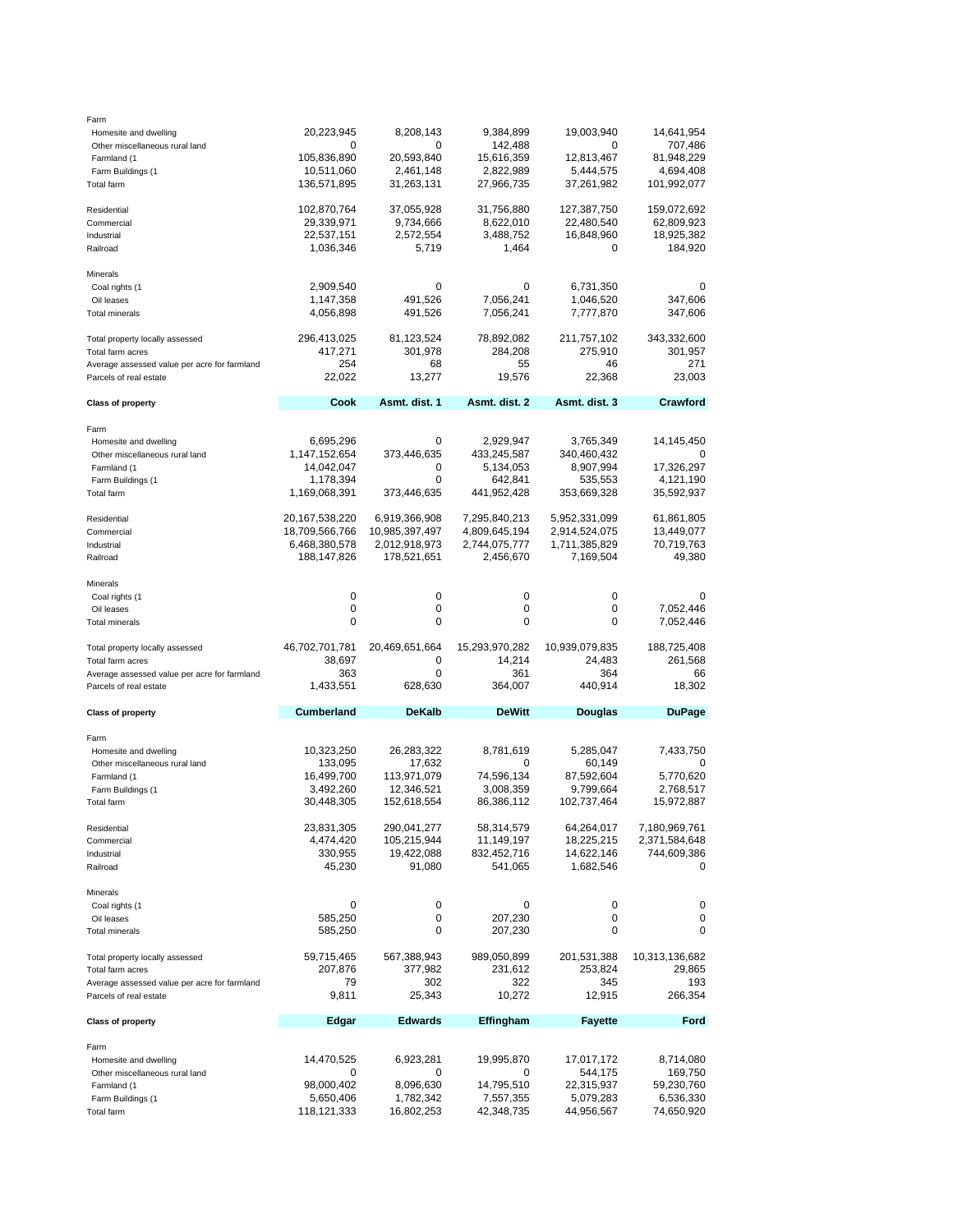| Residential<br>Commercial<br>Industrial<br>Railroad                                                                           | 51,642,741<br>8,298,873<br>5,776,607<br>228,890             | 20,408,984<br>3,817,458<br>1,480,145<br>0                       | 111,835,500<br>43,019,850<br>9,753,075<br>256,255            | 46,027,850<br>12,573,390<br>9,030,352<br>678,809         | 53,129,780<br>9,638,450<br>11,136,220<br>397,470                 |
|-------------------------------------------------------------------------------------------------------------------------------|-------------------------------------------------------------|-----------------------------------------------------------------|--------------------------------------------------------------|----------------------------------------------------------|------------------------------------------------------------------|
| Minerals<br>Coal rights (1<br>Oil leases<br><b>Total minerals</b>                                                             | 410,519<br>263,637<br>674,156                               | 314,228<br>3,004,482<br>3,318,710                               | 0<br>652,565<br>652,565                                      | 9,450,391<br>6,077,091<br>15,527,482                     | 0<br>0<br>0                                                      |
| Total property locally assessed<br>Total farm acres<br>Average assessed value per acre for farmland<br>Parcels of real estate | 184,742,600<br>388,005<br>253<br>15,514                     | 45,827,550<br>135,797<br>60<br>10,150                           | 207,865,980<br>279,419<br>53<br>18,564                       | 128,794,450<br>406,821<br>55<br>23,263                   | 148,952,840<br>301,182<br>197<br>8,960                           |
| <b>Class of property</b>                                                                                                      | <b>Franklin</b>                                             | <b>Fulton</b>                                                   | Gallatin                                                     | Greene                                                   | Grundy                                                           |
| Farm<br>Homesite and dwelling<br>Other miscellaneous rural land<br>Farmland (1<br>Farm Buildings (1<br>Total farm             | 15,416,376<br>0<br>6,950,620<br>934,350<br>23,301,346       | 11,943,070<br>0<br>56,576,730<br>6,947,650<br>75,467,450        | 3,007,719<br>13,948<br>19,161,803<br>1,439,555<br>23,623,025 | 12,884,376<br>0<br>51,975,435<br>6,558,210<br>71,418,021 | 12,124,230<br>1,672,900<br>51,077,170<br>6,519,930<br>71,394,230 |
| Residential<br>Commercial<br>Industrial<br>Railroad                                                                           | 106,060,564<br>23,023,530<br>25,569,573<br>321,284          | 84,818,270<br>13,357,630<br>23,334,770<br>88,860                | 14,464,866<br>3,103,167<br>3,108,900<br>0                    | 27,184,623<br>8,829,788<br>1,113,866<br>45,596           | 155,887,050<br>36,746,320<br>439,076,430<br>393,260              |
| Minerals<br>Coal rights (1<br>Oil leases<br><b>Total minerals</b>                                                             | 11,346,050<br>4,683,939<br>16,029,989                       | 5,600<br>0<br>5,600                                             | 2,679,601<br>1,687,093<br>4,366,694                          | 0<br>0<br>0                                              | 55,570<br>0<br>55,570                                            |
| Total property locally assessed<br>Total farm acres<br>Average assessed value per acre for farmland<br>Parcels of real estate | 194,306,286<br>221,845<br>31<br>28,758                      | 197,072,580<br>510,660<br>111<br>23,606                         | 48,666,652<br>185,853<br>103<br>9,301                        | 108,591,894<br>339,850<br>153<br>9,571                   | 703,552,860<br>241,361<br>212<br>15,065                          |
|                                                                                                                               |                                                             |                                                                 |                                                              |                                                          |                                                                  |
| <b>Class of property</b>                                                                                                      | <b>Hamilton</b>                                             | Hancock                                                         | Hardin                                                       | Henderson                                                | Henry                                                            |
| Farm<br>Homesite and dwelling<br>Other miscellaneous rural land<br>Farmland (1<br>Farm Buildings (1<br>Total farm             | 9,176,310<br>0<br>18,221,719<br>2,245,035<br>29,643,064     | 14,153,578<br>0<br>67,430,480<br>10,164,832<br>91,748,890       | 2,119,086<br>33,139<br>1,448,520<br>288,690<br>3,889,435     | 5,347,361<br>0<br>38,122,353<br>5,236,225<br>48,705,939  | 30,162,418<br>0<br>94,915,215<br>13,208,622<br>138,286,255       |
| Residential<br>Commercial<br>Industrial<br>Railroad                                                                           | 15,268,175<br>2,912,708<br>9,493,429<br>0                   | 58,740,647<br>19,037,043<br>48,570<br>85,645                    | 10,009,056<br>2,047,316<br>1,787,606<br>0                    | 18,576,370<br>6,983,122<br>0<br>11,886                   | 189,920,467<br>28,619,685<br>17,652,369<br>100,177               |
| Minerals<br>Coal rights (1<br>Oil leases<br><b>Total minerals</b>                                                             | 3,063,165<br>1,804,214<br>4,867,379                         | 0<br>0<br>0                                                     | 0<br>616,486<br>616,486                                      | 0<br>0<br>0                                              | 0<br>0<br>0                                                      |
| Total property locally assessed<br>Total farm acres<br>Average assessed value per acre for farmland<br>Parcels of real estate | 62,184,755<br>264,496<br>69<br>14,270                       | 169,660,795<br>473,513<br>142<br>18,228                         | 18,349,899<br>76,623<br>19<br>4,564                          | 74,277,317<br>221,361<br>172<br>7,112                    | 374,578,953<br>494,679<br>192<br>26,753                          |
| <b>Class of property</b>                                                                                                      | Iroquois                                                    | Jackson                                                         | Jasper                                                       | Jefferson                                                | Jersey                                                           |
| Farm<br>Homesite and dwelling<br>Other miscellaneous rural land<br>Farmland (1<br>Farm Buildings (1<br>Total farm             | 23,602,096<br>0<br>121,805,691<br>16,382,298<br>161,790,085 | 13,374,785<br>2,981,077<br>9,712,943<br>2,951,350<br>29,020,155 | 15,235,760<br>0<br>21,718,760<br>6,961,810<br>43,916,330     | 31,645,067<br>0<br>13,191,053<br>4,755,437<br>49,591,557 | 9,721,962<br>260,193<br>23,351,787<br>2,736,689<br>36,070,631    |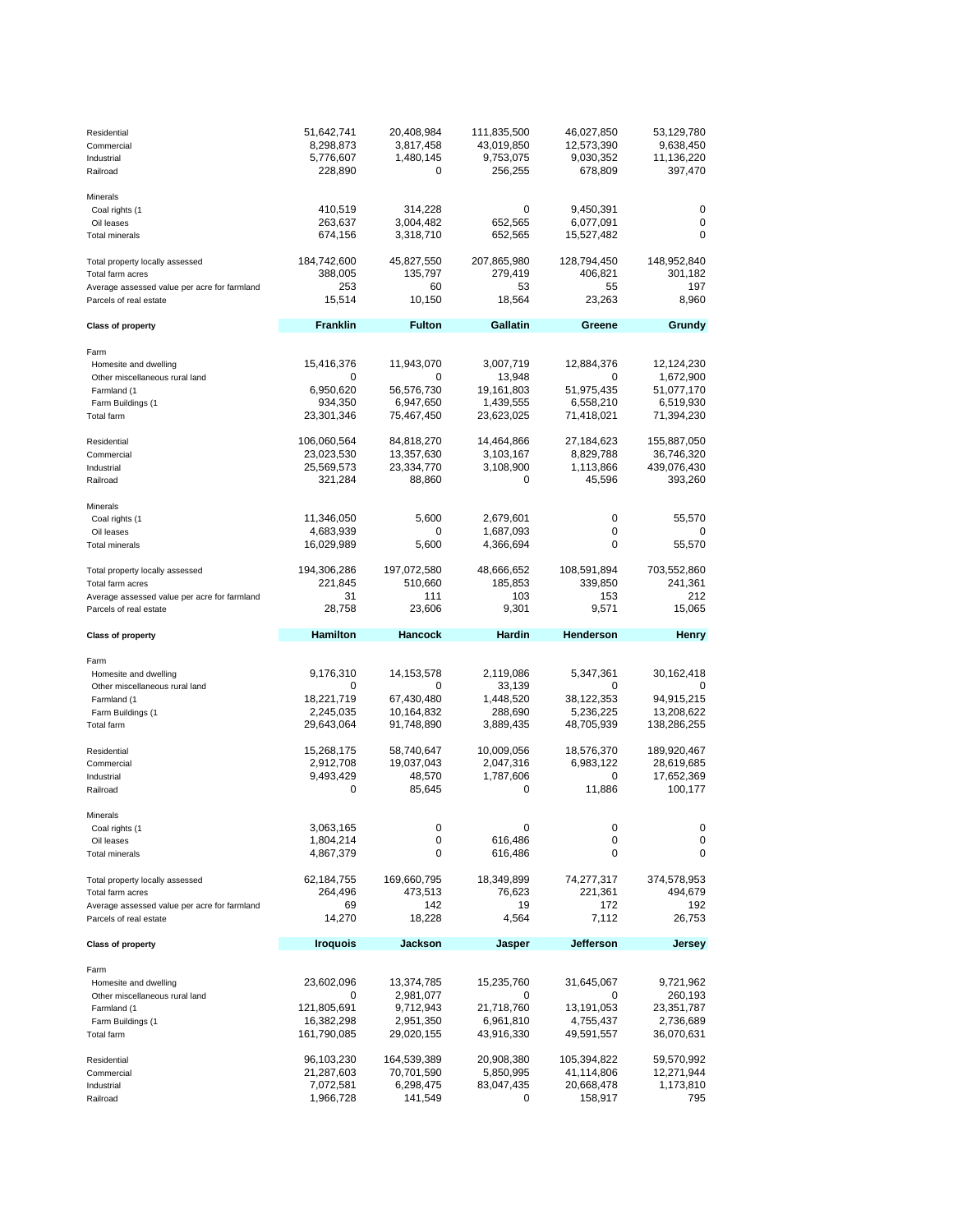| Minerals                                     |                  |               |               |                |               |
|----------------------------------------------|------------------|---------------|---------------|----------------|---------------|
| Coal rights (1                               | 0                | 731,475       | 0             | 2,699,596      | 0             |
| Oil leases                                   | 0                | 183,453       | 4,292,525     | 4,284,865      | 0             |
| <b>Total minerals</b>                        | 0                | 914,928       | 4,292,525     | 6,984,461      | 0             |
| Total property locally assessed              | 288,220,227      | 271,616,086   | 158,015,665   | 223,913,041    | 109,088,172   |
| Total farm acres                             | 686,112          | 269,733       | 298,309       | 314,214        | 206,892       |
| Average assessed value per acre for farmland | 178              | 36            | 73            | 42             | 113           |
| Parcels of real estate                       | 23,275           | 28,946        | 13,396        | 26,548         | 10,794        |
| <b>Class of property</b>                     | <b>JoDaviess</b> | Johnson       | Kane          | Kankakee       | Kendall       |
| Farm                                         |                  |               |               |                |               |
| Homesite and dwelling                        | 22,393,011       | 8,009,706     | 55,656,445    | 21,159,128     | 20,020,210    |
| Other miscellaneous rural land               | 0                | 313,399       | 0             | 1,455,789      | 0             |
| Farmland (1                                  | 30,142,380       | 4,708,069     | 52,608,830    | 59,133,482     | 46,558,710    |
| Farm Buildings (1                            | 8,790,300        | 1,207,407     | 10,308,519    | 11,828,772     | 7,390,840     |
| Total farm                                   | 61,325,691       | 14,238,581    | 118,573,794   | 93,577,171     | 73,969,760    |
| Residential                                  | 109,669,298      | 25,372,652    | 1,909,427,294 | 339,008,512    | 228,644,670   |
| Commercial                                   | 21,731,656       | 2,731,934     | 398,601,448   | 100,909,365    | 40,111,280    |
| Industrial                                   | 5,044,176        | 0             | 156,762,957   | 31,236,747     | 29,669,430    |
| Railroad                                     | 485              | 10,293        | 0             | 930,968        | 62,780        |
| Minerals                                     |                  |               |               |                |               |
| Coal rights (1                               | 0                | 0             | 0             | 0              | 0             |
| Oil leases                                   | 0                | 0             | 0             | 0              | 0             |
| <b>Total minerals</b>                        | $\mathbf 0$      | 0             | 0             | 0              | 0             |
| Total property locally assessed              | 197,771,306      | 42,353,460    | 2,583,365,493 | 565,662,763    | 372,457,920   |
| Total farm acres                             | 339,582          | 174,140       | 241,986       | 380,160        | 182,180       |
| Average assessed value per acre for farmland | 89               | 27            | 217           | 156            | 256           |
| Parcels of real estate                       | 17,557           | 10,656        | 105,680       | 45,702         | 14,919        |
| <b>Class of property</b>                     | Knox             | Lake          | LaSalle       | Lawrence       | Lee           |
|                                              |                  |               |               |                |               |
| Farm                                         |                  |               |               |                |               |
| Homesite and dwelling                        | 15,250,210       | 48,248,610    | 32,820,340    | 7,038,706      | 17,388,668    |
| Other miscellaneous rural land               | 230,863          | 38,063,406    | 0             | 0              | O             |
| Farmland (1                                  | 90,088,910       | 10,074,733    | 171,267,440   | 11,110,836     | 101,264,551   |
| Farm Buildings (1                            | 7,723,000        | 6,207,549     | 13,480,940    | 2,469,411      | 12,750,998    |
| Total farm                                   | 113,292,983      | 102,594,298   | 217,568,720   | 20,618,953     | 131,404,217   |
| Residential                                  | 188,865,494      | 4,553,455,370 | 433,712,383   | 41,027,611     | 130,025,553   |
| Commercial                                   | 61,092,041       | 882,410,681   | 483,903,194   | 6,968,070      | 35,107,287    |
| Industrial                                   | 11,162,720       | 443,461,998   | 69,174,839    | 10,015,864     | 11,342,786    |
| Railroad                                     | 425,300          | 394,671       | 859,330       | 101,737        | 100,812       |
| Minerals                                     |                  |               |               |                |               |
| Coal rights (1                               | 0                | 0             | 114,450       | 0              | 0             |
| Oil leases                                   | 0                | 0             | 0             | 9,599,425      | 0             |
| Total minerals                               | 0                | 0             | 114,450       | 9,599,425      | 0             |
| Total property locally assessed              | 374,838,538      | 5,982,317,018 | 1,205,332,916 | 88,331,660     | 307,980,655   |
| Total farm acres                             | 415,679          | 107,136       | 644,782       | 216,197        | 434,440       |
| Average assessed value per acre for farmland | 217              | 94            | 266           | 51             | 233           |
| Parcels of real estate                       | 31,152           | 188,755       | 57,904        | 17,076         | 26,403        |
| <b>Class of property</b>                     | Livingston       | Logan         | McDonough     | <b>McHenry</b> | McLean        |
| Farm                                         |                  |               |               |                |               |
| Homesite and dwelling                        | 25,643,232       | 15,431,061    | 10,778,510    | 44,843,020     | 34,545,327    |
| Other miscellaneous rural land               | 0                | 0             | 0             | 0              | 1,060,842     |
| Farmland (1                                  | 136,584,215      | 113,640,940   | 72,964,880    | 47,278,979     | 216,861,071   |
| Farm Buildings (1                            | 11,683,175       | 9,220,540     | 6,248,620     | 10,493,640     | 14,978,082    |
| Total farm                                   | 173,910,622      | 138,292,541   | 89,992,010    | 102,615,639    | 267,445,322   |
| Residential                                  | 125,925,008      | 100,200,347   | 85,316,380    | 1,291,668,915  | 549,052,868   |
| Commercial                                   | 33,825,796       | 25,332,329    | 24,229,410    | 194,794,463    | 261,315,489   |
| Industrial                                   | 8,933,108        | 5,850,770     | 3,642,490     | 102,566,500    | 34,015,147    |
| Railroad                                     | 405,876          | 241,361       | 372,390       | 55,150         | 1,026,656     |
| Minerals                                     |                  |               |               |                |               |
| Coal rights (1                               | 0                | 401,710       | 0             | 0              | 0             |
| Oil leases                                   | 0                | 0             | 133,480       | 0              | 0             |
| <b>Total minerals</b>                        | 0                | 401,710       | 133,480       | 0              | 0             |
| Total property locally assessed              | 343,000,410      | 270,319,058   | 203,686,160   | 1,691,700,667  | 1,112,855,482 |
|                                              |                  |               |               |                |               |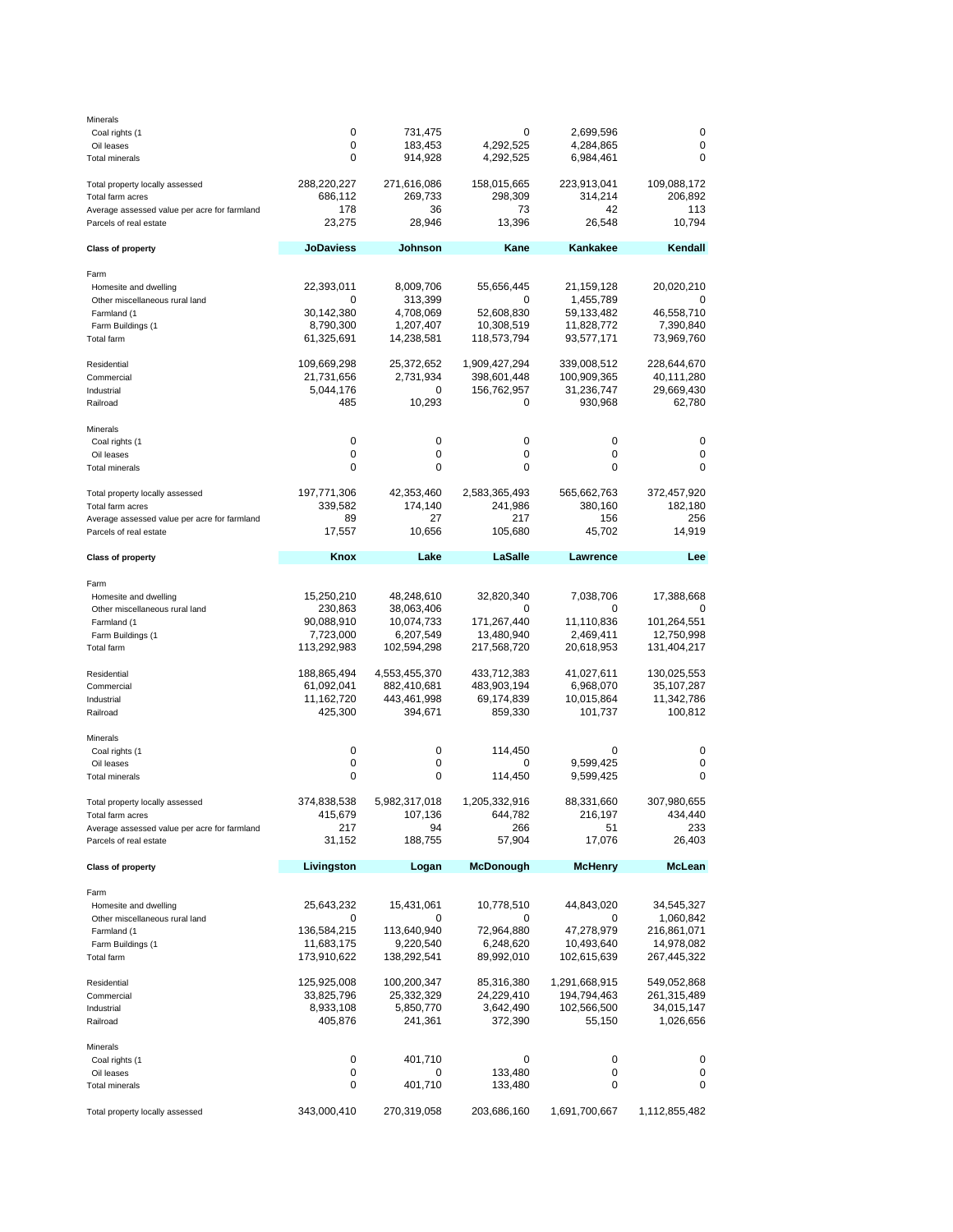| Total farm acres<br>Average assessed value per acre for farmland<br>Parcels of real estate                                       | 642,974<br>212<br>22,718                                                      | 379,141<br>300<br>15,394                                                 | 350,604<br>208<br>16,553                                                   | 294,269<br>161<br>87,844                                                     | 702,742<br>309<br>48,756                                                      |
|----------------------------------------------------------------------------------------------------------------------------------|-------------------------------------------------------------------------------|--------------------------------------------------------------------------|----------------------------------------------------------------------------|------------------------------------------------------------------------------|-------------------------------------------------------------------------------|
| <b>Class of property</b>                                                                                                         | <b>Macon</b>                                                                  | <b>Macoupin</b>                                                          | <b>Madison</b>                                                             | <b>Marion</b>                                                                | <b>Marshall</b>                                                               |
| Farm<br>Homesite and dwelling<br>Other miscellaneous rural land<br>Farmland (1<br>Farm Buildings (1<br>Total farm                | 13,345,234<br>0<br>110,482,850<br>6,310,819<br>130,138,903                    | 20,416,275<br>0<br>64,525,737<br>6,262,463<br>91,204,475                 | 36,805,790<br>524,120<br>18,393,280<br>8,387,880<br>64,111,070             | 20,913,155<br>0<br>11,940,375<br>3,344,315<br>36,197,845                     | 8,449,230<br>54,299,040<br>3,384,560<br>66,132,830                            |
| Residential<br>Commercial<br>Industrial<br>Railroad                                                                              | 474,637,643<br>146,919,764<br>58,876,748<br>1,968,801                         | 145,493,155<br>30,198,066<br>2,270,369<br>106,440                        | 1,099,158,890<br>235,076,040<br>310,122,660<br>665,020                     | 117,403,780<br>28,386,010<br>5,701,555<br>0                                  | 42,838,030<br>5,895,060<br>4,072,100<br>39,480                                |
| Minerals<br>Coal rights (1<br>Oil leases<br><b>Total minerals</b>                                                                | 0<br>513,048<br>513,048                                                       | 4,736,364<br>9,360<br>4,745,724                                          | 3,055,640<br>511,080<br>3,566,720                                          | 366,770<br>5,902,650<br>6,269,420                                            | 35,000<br>0<br>35,000                                                         |
| Total property locally assessed<br>Total farm acres<br>Average assessed value per acre for farmland<br>Parcels of real estate    | 813,054,907<br>314,243<br>352<br>53,069                                       | 274,018,229<br>498,509<br>129<br>35,672                                  | 1,712,700,400<br>345,190<br>53<br>111,973                                  | 193,958,610<br>331,266<br>36<br>28,492                                       | 119,012,500<br>231,424<br>235<br>11,636                                       |
| <b>Class of property</b>                                                                                                         | Mason                                                                         | Massac                                                                   | <b>Menard</b>                                                              | <b>Mercer</b>                                                                | <b>Monroe</b>                                                                 |
| Farm<br>Homesite and dwelling<br>Other miscellaneous rural land<br>Farmland (1<br>Farm Buildings (1<br>Total farm<br>Residential | 6,728,385<br>1,421,584<br>33,230,475<br>2,613,980<br>43,994,424<br>42,445,347 | 5,438,071<br>493,963<br>6,180,425<br>827,986<br>12,940,445<br>37,254,679 | 7,673,327<br>29,274<br>42,231,867<br>2,781,896<br>52,716,364<br>43,977,312 | 11,935,581<br>196,907<br>60,211,600<br>6,999,105<br>79,343,193<br>48,819,955 | 15,621,477<br>705,276<br>12,185,159<br>3,277,305<br>31,789,217<br>106,650,081 |
| Commercial<br>Industrial<br>Railroad                                                                                             | 12,794,903<br>18,134,850<br>0                                                 | 6,408,009<br>49,180,184<br>5,015                                         | 4,279,297<br>955,093<br>98,727                                             | 8,665,261<br>0<br>64,022                                                     | 13,385,325<br>1,348,074<br>5,107                                              |
| Minerals<br>Coal rights (1<br>Oil leases<br><b>Total minerals</b>                                                                | 0<br>0<br>0                                                                   | 0<br>0<br>0                                                              | 0<br>0<br>0                                                                | 0<br>0<br>$\mathbf 0$                                                        | 0<br>0<br>0                                                                   |
| Total property locally assessed<br>Total farm acres<br>Average assessed value per acre for farmland<br>Parcels of real estate    | 117,369,524<br>310,619<br>107<br>14,805                                       | 105,788,332<br>122,488<br>50<br>8,822                                    | 102,026,793<br>189,802<br>223<br>9,337                                     | 136,892,431<br>334,008<br>180<br>10,353                                      | 153,177,804<br>221,251<br>55<br>11,278                                        |
| <b>Class of property</b>                                                                                                         | <b>Montgomery</b>                                                             | Morgan                                                                   | <b>Moultrie</b>                                                            | Ogle                                                                         | Peoria                                                                        |
| Farm<br>Homesite and dwelling<br>Other miscellaneous rural land<br>Farmland (1<br>Farm Buildings (1<br>Total farm                | 19,137,928<br>$\Omega$<br>49,073,330<br>8,623,572<br>76,834,830               | 18,559,806<br>0<br>79,846,551<br>8,437,296<br>106,843,653                | 11,031,681<br>0<br>68,140,170<br>4,266,120<br>83,437,971                   | 25,621,189<br>3,522,213<br>90,842,250<br>11,280,240<br>131,265,892           | 17,937,740<br>53,461,720<br>6,605,680<br>78,005,140                           |
| Residential<br>Commercial<br>Industrial<br>Railroad                                                                              | 80,941,454<br>25,268,275<br>41,466,999<br>421,358                             | 118,537,449<br>35,433,803<br>25,692,960<br>261,528                       | 42,437,194<br>11,456,516<br>1,668,955<br>34,750                            | 185,341,774<br>39,234,564<br>482,298,852<br>296,389                          | 727,076,160<br>205,369,480<br>106,797,020<br>469,340                          |
| Minerals<br>Coal rights (1<br>Oil leases<br><b>Total minerals</b>                                                                | 9,381,889<br>0<br>9,381,889                                                   | 0<br>0<br>0                                                              | 0<br>16,295<br>16,295                                                      | 0<br>0<br>0                                                                  | 115,430<br>0<br>115,430                                                       |
| Total property locally assessed<br>Total farm acres<br>Average assessed value per acre for farmland<br>Parcels of real estate    | 234,314,805<br>414,069<br>119<br>24,166                                       | 286,769,393<br>344,363<br>232<br>18,602                                  | 139,051,681<br>193,865<br>351<br>8,388                                     | 838,437,471<br>442,926<br>205<br>23,514                                      | 1,117,832,570<br>303,395<br>176<br>81,775                                     |
| <b>Class of property</b>                                                                                                         | <b>Perry</b>                                                                  | <b>Piatt</b>                                                             | Pike                                                                       | Pope                                                                         | Pulaski                                                                       |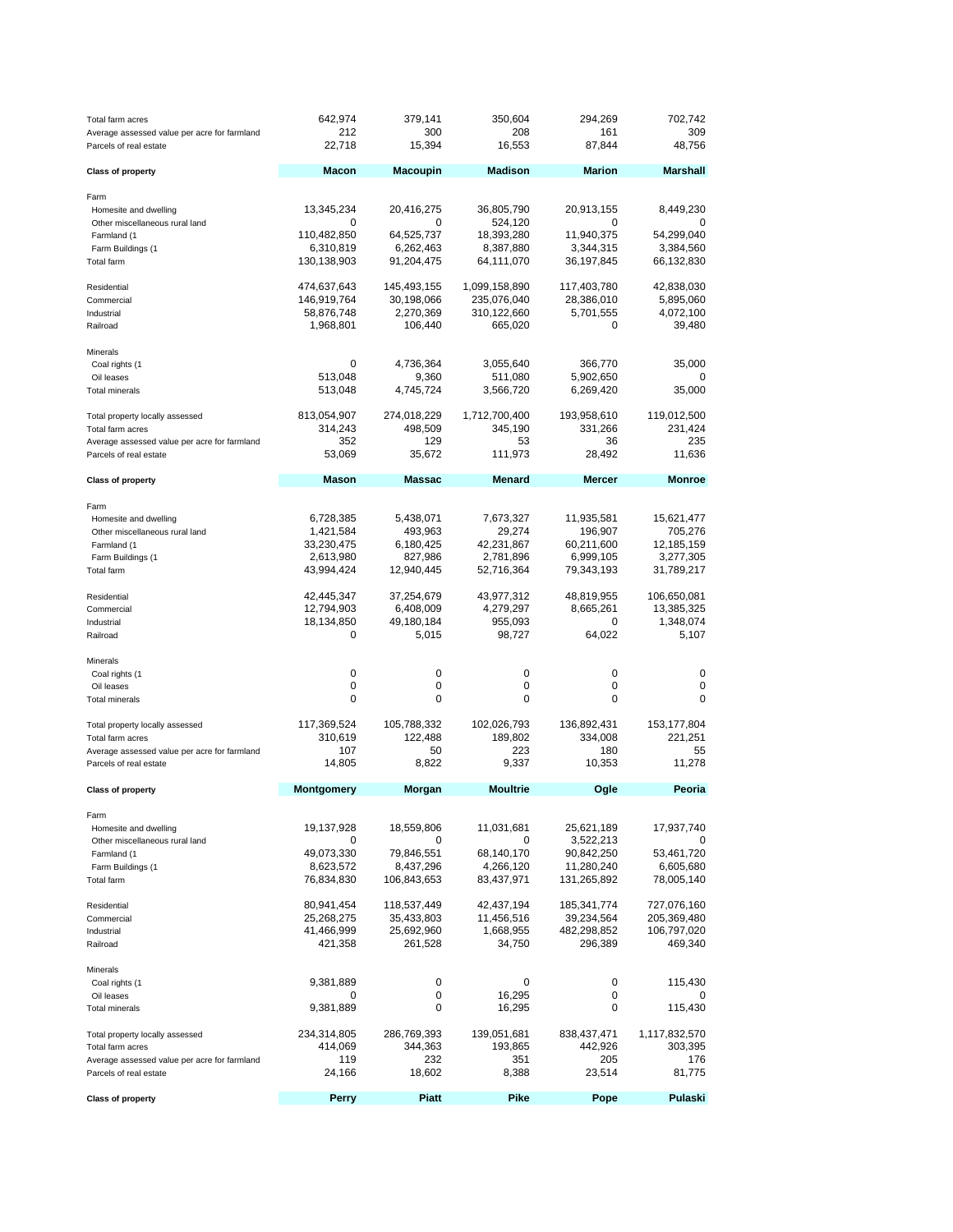| Farm                                         |                         |                   |                 |                    |                   |
|----------------------------------------------|-------------------------|-------------------|-----------------|--------------------|-------------------|
| Homesite and dwelling                        | 16,679,359              | 11,319,274        | 7,054,005       | 4,716,318          | 3,588,748         |
| Other miscellaneous rural land               | 308,442                 | O                 | 0               | O                  |                   |
| Farmland (1                                  | 9,998,856               | 94,460,514        | 53,236,733      | 4,986,625          | 5,026,756         |
| Farm Buildings (1                            | 3,817,745               | 5,987,798         | 6,137,800       | 940,408            | 662,057           |
| Total farm                                   | 30,804,402              | 111,767,586       | 66,428,538      | 10,643,351         | 9,277,561         |
|                                              |                         |                   |                 |                    |                   |
|                                              |                         |                   |                 |                    |                   |
| Residential                                  | 71,284,642              | 71,226,123        | 36,337,241      | 5,873,678          | 11,618,232        |
| Commercial                                   | 12,673,547              | 14,465,835        | 9,334,820       | 241,537            | 1,737,368         |
| Industrial                                   | 6,443,959               | 2,095,699         | 4,231,881       | 0                  | 2,021,599         |
| Railroad                                     | 10,026                  | 880,213           | 69,586          | $\mathbf 0$        | 134,142           |
|                                              |                         |                   |                 |                    |                   |
| Minerals                                     |                         |                   |                 |                    |                   |
| Coal rights (1                               | 2,044,961               | 0                 | 0               | 337,674            | 0                 |
| Oil leases                                   | 28,622                  | 4,480             | 0               | 0                  | 0                 |
| Total minerals                               | 2,073,583               | 4,480             | 0               | 337,674            | 0                 |
|                                              |                         |                   |                 |                    |                   |
| Total property locally assessed              | 123,290,159             | 200,439,936       | 116,402,066     | 17,096,240         | 24,788,902        |
|                                              |                         |                   |                 |                    |                   |
| Total farm acres                             | 264,546                 | 267,443           | 494,718         | 135,868            | 114,406           |
| Average assessed value per acre for farmland | 38                      | 353               | 108             | 37                 | 44                |
| Parcels of real estate                       | 15,927                  | 9,394             | 17,249          | 6,515              | 6,395             |
|                                              |                         |                   |                 |                    |                   |
| <b>Class of property</b>                     | Putnam                  | Randolph          | <b>Richland</b> | <b>Rock Island</b> | St. Clair         |
|                                              |                         |                   |                 |                    |                   |
| Farm                                         |                         |                   |                 |                    |                   |
| Homesite and dwelling                        | 4,119,070               | 18,239,027        | 8,182,930       | 14,620,041         | 37,701,184        |
| Other miscellaneous rural land               | 0                       | 0                 | 79,941          | 892,612            | 0                 |
| Farmland (1                                  | 17,466,080              | 17,921,485        | 9,584,354       | 28,996,388         | 34,366,839        |
|                                              |                         |                   |                 |                    |                   |
| Farm Buildings (1                            | 3,130,395               | 3,032,020         | 3,813,065       | 3,613,246          | 6,345,338         |
| <b>Total farm</b>                            | 24,715,545              | 39,192,532        | 21,660,290      | 48,122,287         | 78,413,361        |
|                                              |                         |                   |                 |                    |                   |
| Residential                                  | 25,201,836              | 112,829,675       | 52,109,453      | 670,869,403        | 1,005,950,517     |
| Commercial                                   | 3,951,535               | 16,069,070        | 13,354,374      | 207,228,391        | 284,046,329       |
| Industrial                                   | 9,994,075               | 53,160,269        | 3,275,003       | 101,046,143        | 68,407,523        |
| Railroad                                     | 29,315                  | 30,495            | 34,200          | 0                  | 1,198,274         |
|                                              |                         |                   |                 |                    |                   |
| Minerals                                     |                         |                   |                 |                    |                   |
|                                              | 20,760                  | 1,706,389         | 0               | 0                  | 1,889,334         |
| Coal rights (1                               |                         |                   |                 |                    |                   |
| Oil leases                                   | 0                       | 390,300           | 2,539,429       | 0                  | 11,314            |
| <b>Total minerals</b>                        | 20,760                  | 2,096,689         | 2,539,429       | 0                  | 1,900,648         |
|                                              |                         |                   |                 |                    |                   |
|                                              |                         |                   |                 |                    |                   |
| Total property locally assessed              | 63,913,066              | 223,378,730       | 92,972,749      | 1,027,266,224      | 1,439,916,652     |
| Total farm acres                             | 93,927                  | 307,241           | 208,991         | 197,967            | 319,168           |
|                                              | 186                     | 58                | 46              | 146                | 108               |
| Average assessed value per acre for farmland |                         |                   |                 |                    |                   |
| Parcels of real estate                       | 7,572                   | 19,564            | 12,738          | 61,850             | 119,883           |
|                                              |                         |                   |                 |                    |                   |
| <b>Class of property</b>                     | <b>Saline</b>           | Sangamon          | <b>Schuyler</b> | <b>Scott</b>       | <b>Shelby</b>     |
|                                              |                         |                   |                 |                    |                   |
| Farm                                         |                         |                   |                 |                    |                   |
| Homesite and dwelling                        | 10,245,705              | 32,503,118        | 5,574,249       | 3,059,884          | 19,425,850        |
| Other miscellaneous rural land               | 1,950,900               | 0                 | 0               | 0                  | 0                 |
| Farmland (1                                  | 11,097,630              | 147,436,588       | 21,236,273      | 17,907,700         | 56,352,600        |
| Farm Buildings (1                            | 1,558,615               | 7,711,534         | 2,475,257       | 1,716,040          | 6,661,985         |
| <b>Total farm</b>                            | 24,852,850              | 187,651,240       | 29,285,779      | 22,683,624         | 82,440,435        |
|                                              |                         |                   |                 |                    |                   |
| Residential                                  |                         | 847,296,697       | 17,977,686      |                    |                   |
|                                              | 81,985,880              |                   |                 | 12,209,015         | 56,394,528        |
| Commercial                                   | 22,099,685              | 331,399,742       | 5,649,608       | 1,847,689          | 8,285,580         |
| Industrial                                   | 17,926,163              | 10,794,530        | 726,064         | 5,115,135          | 4,588,500         |
| Railroad                                     | 4,940                   | 528,532           | 2,972           | 0                  | 474,040           |
|                                              |                         |                   |                 |                    |                   |
| Minerals                                     |                         |                   |                 |                    |                   |
| Coal rights (1                               | 1,713,680               | 4,346,808         | 87,306          | 0                  | 2,016,702         |
| Oil leases                                   | 1,371,910               | 366,076           | 0               | 0                  | 192,037           |
| <b>Total minerals</b>                        | 3,085,590               | 4,712,884         | 87,306          | 0                  | 2,208,739         |
|                                              |                         |                   |                 |                    |                   |
| Total property locally assessed              | 149,955,108             | 1,382,383,625     | 53,729,415      | 41,855,463         | 154,391,822       |
| Total farm acres                             | 167,603                 |                   | 266,051         |                    |                   |
|                                              |                         | 492,845           |                 | 153,945            | 457,753           |
| Average assessed value per acre for farmland | 66                      | 299               | 80              | 116                | 123               |
| Parcels of real estate                       | 21,574                  | 83,041            | 7,709           | 7,105              | 18,107            |
|                                              |                         |                   |                 |                    |                   |
| <b>Class of property</b>                     | Stark                   | <b>Stephenson</b> | <b>Tazewell</b> | Union              | <b>Vermillion</b> |
|                                              |                         |                   |                 |                    |                   |
| Farm                                         |                         |                   |                 |                    |                   |
| Homesite and dwelling                        | 5,796,270               | 26,304,691        | 14,432,200      | 8,395,685          | 20,506,285        |
| Other miscellaneous rural land               | 0                       | 183               | 738,450         | 0                  | 0                 |
| Farmland (1                                  | 35,792,170              | 52,240,408        | 85,420,104      | 7,565,747          | 107,917,567       |
| Farm Buildings (1                            |                         | 10,934,294        | 8,947,202       | 6,070,454          | 6,618,939         |
| Total farm                                   | 5,642,700<br>47,231,140 | 89,479,576        | 109,537,956     | 22,031,886         | 135,042,791       |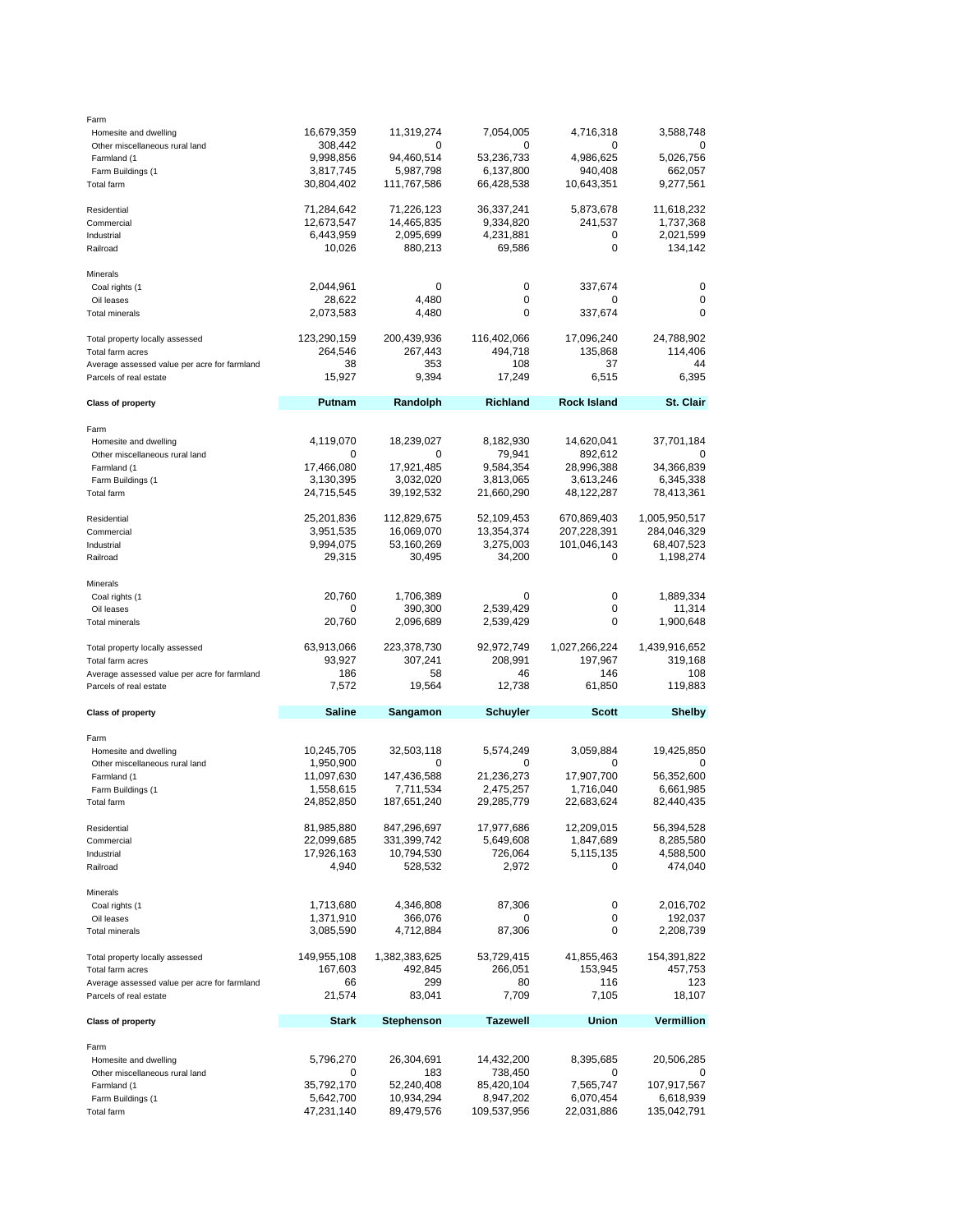| Residential<br>Commercial<br>Industrial<br>Railroad                    | 14,553,830<br>1,881,060<br>1,572,420<br>25,930 | 198,594,709<br>48,415,446<br>15,779,030<br>203,840 | 473,313,220<br>98,706,410<br>47,393,268<br>158,130 | 39,130,101<br>9,864,220<br>414,920<br>224,555 | 285,548,291<br>86,987,331<br>39,495,639<br>1,083,334 |
|------------------------------------------------------------------------|------------------------------------------------|----------------------------------------------------|----------------------------------------------------|-----------------------------------------------|------------------------------------------------------|
| <b>Minerals</b>                                                        |                                                |                                                    |                                                    |                                               |                                                      |
| Coal rights (1                                                         | 0                                              | $\mathbf 0$                                        | 0                                                  | 0                                             | 2,111,049                                            |
| Oil leases                                                             | 0                                              | $\mathbf 0$                                        | 0                                                  | $\Omega$                                      |                                                      |
| <b>Total minerals</b>                                                  | $\mathbf 0$                                    | $\mathbf 0$                                        | 0                                                  | $\mathbf 0$                                   | 2,111,049                                            |
| Total property locally assessed                                        | 65,264,380                                     | 352,472,601                                        | 729,108,984                                        | 71,665,682                                    | 550,268,435                                          |
| Total farm acres                                                       | 179,503                                        | 335,597                                            | 340,111                                            | 192,025                                       | 511,178                                              |
| Average assessed value per acre for farmland<br>Parcels of real estate | 199<br>4,895                                   | 156<br>23,169                                      | 251<br>55,959                                      | 39<br>10,509                                  | 211<br>53,383                                        |
|                                                                        |                                                |                                                    |                                                    |                                               |                                                      |
| <b>Class of property</b>                                               | Wabash                                         | Warren                                             | Washington                                         | Wayne                                         | White                                                |
| Farm                                                                   |                                                |                                                    |                                                    |                                               |                                                      |
| Homesite and dwelling                                                  | 6,283,195                                      | 11,471,130                                         | 17,934,229                                         | 17,026,784                                    | 7,868,155                                            |
| Other miscellaneous rural land                                         | 0                                              | 0                                                  | 146,825                                            | $\Omega$                                      | $\Omega$                                             |
| Farmland (1                                                            | 11,723,080                                     | 101,475,050                                        | 14,547,757                                         | 29,417,681                                    | 26,227,160                                           |
| Farm Buildings (1                                                      | 2,397,790                                      | 6,876,400                                          | 5,141,060                                          | 2,976,129                                     | 3,038,285                                            |
| Total farm                                                             | 20,404,065                                     | 119,822,580                                        | 37,769,871                                         | 49,420,594                                    | 37,133,600                                           |
| Residential                                                            | 48,137,905                                     | 48,605,725                                         | 42,574,406                                         | 41,042,860                                    | 47,532,440                                           |
| Commercial                                                             | 11,957,790                                     | 14,150,990                                         | 11,160,912                                         | 10,239,352                                    | 13,397,535                                           |
| Industrial                                                             | 3,685,295                                      | 998,080                                            | 2,219,626                                          | 2,252,889                                     | 7,588,130                                            |
| Railroad                                                               | 28,590                                         | 46,420                                             | 53,857                                             | 0                                             | 148,665                                              |
| Minerals                                                               |                                                |                                                    |                                                    |                                               |                                                      |
| Coal rights (1                                                         | 715,835                                        | $\mathbf 0$                                        | 11,553,002                                         | 24,145                                        | 1,561,755                                            |
| Oil leases                                                             | 3,208,130                                      | 0                                                  | 1,685,299                                          | 7,307,066                                     | 10,346,430                                           |
| <b>Total minerals</b>                                                  | 3,923,965                                      | $\mathbf 0$                                        | 13,238,301                                         | 7,331,211                                     | 11,908,185                                           |
| Total property locally assessed                                        | 88,137,610                                     | 183,623,795                                        | 107,016,973                                        | 110,286,906                                   | 117,708,555                                          |
| Total farm acres                                                       | 131,964                                        | 331,787                                            | 342,694                                            | 437,090                                       | 300,527                                              |
| Average assessed value per acre for farmland                           | 89                                             | 306                                                | 42                                                 | 67                                            | 87                                                   |
| Parcels of real estate                                                 | 10,502                                         | 12,420                                             | 20,855                                             | 31,676                                        | 27,533                                               |
| <b>Class of property</b>                                               | Whiteside                                      | Will                                               | Williamson                                         | Winnebago                                     | Woodford                                             |
| Farm                                                                   |                                                |                                                    |                                                    |                                               |                                                      |
| Homesite and dwelling                                                  | 18,169,818                                     | 54,645,512                                         | 20,147,922                                         | 18,578,618                                    | 17,930,680                                           |
| Other miscellaneous rural land                                         | O                                              | $\mathbf 0$                                        | 2,039,206                                          | 384,633                                       | O                                                    |
| Farmland (1                                                            | 59,602,635                                     | 58,575,789                                         | 5,238,020                                          | 31,336,410                                    | 86,937,330                                           |
| Farm Buildings (1                                                      | 11,049,045                                     | 11,686,871                                         | 2,417,080                                          | 4,502,651                                     | 7,668,160                                            |
| Total farm                                                             | 88,821,498                                     | 124,908,172                                        | 29,842,228                                         | 54,802,312                                    | 112,536,170                                          |
| Residential                                                            | 215,106,560                                    | 1,936,222,866                                      | 215,004,347                                        | 1,149,783,540                                 | 122,072,110                                          |
| Commercial                                                             | 46,113,545                                     | 330,738,735                                        | 60,019,768                                         | 257,982,430                                   | 18,192,570                                           |
| Industrial                                                             | 28,958,508                                     | 1,230,778,517                                      | 26,978,960                                         | 143,687,544                                   | 3,810,540                                            |
| Railroad                                                               | 25,404                                         | 665,002                                            | 101,258                                            | 480,928                                       | 39,440                                               |
| Minerals                                                               |                                                |                                                    |                                                    |                                               |                                                      |
| Coal rights (1                                                         | 0                                              | $\Omega$                                           | 4,860,890                                          | $\Omega$                                      | $\mathbf 0$                                          |
| Oil leases                                                             | 0                                              | 497                                                | 110,184                                            | 0                                             | $\mathbf 0$                                          |
| <b>Total minerals</b>                                                  | 0                                              | 497                                                | 4,971,074                                          | $\mathbf 0$                                   | 0                                                    |
| Total property locally assessed                                        | 379,025,515                                    | 3,623,313,789                                      | 336,917,635                                        | 1,606,736,754                                 | 256,650,830                                          |
| Total farm acres                                                       | 404,603                                        | 365,984                                            | 152,082                                            | 233,306                                       | 306,071                                              |
| Average assessed value per acre for farmland                           | 147                                            | 160                                                | 34                                                 | 134                                           | 284                                                  |
| Parcels of real estate                                                 | 31,386                                         | 131,580                                            | 40,424                                             | 98,791                                        | 18,329                                               |

(1 Not subject to state equalization factor